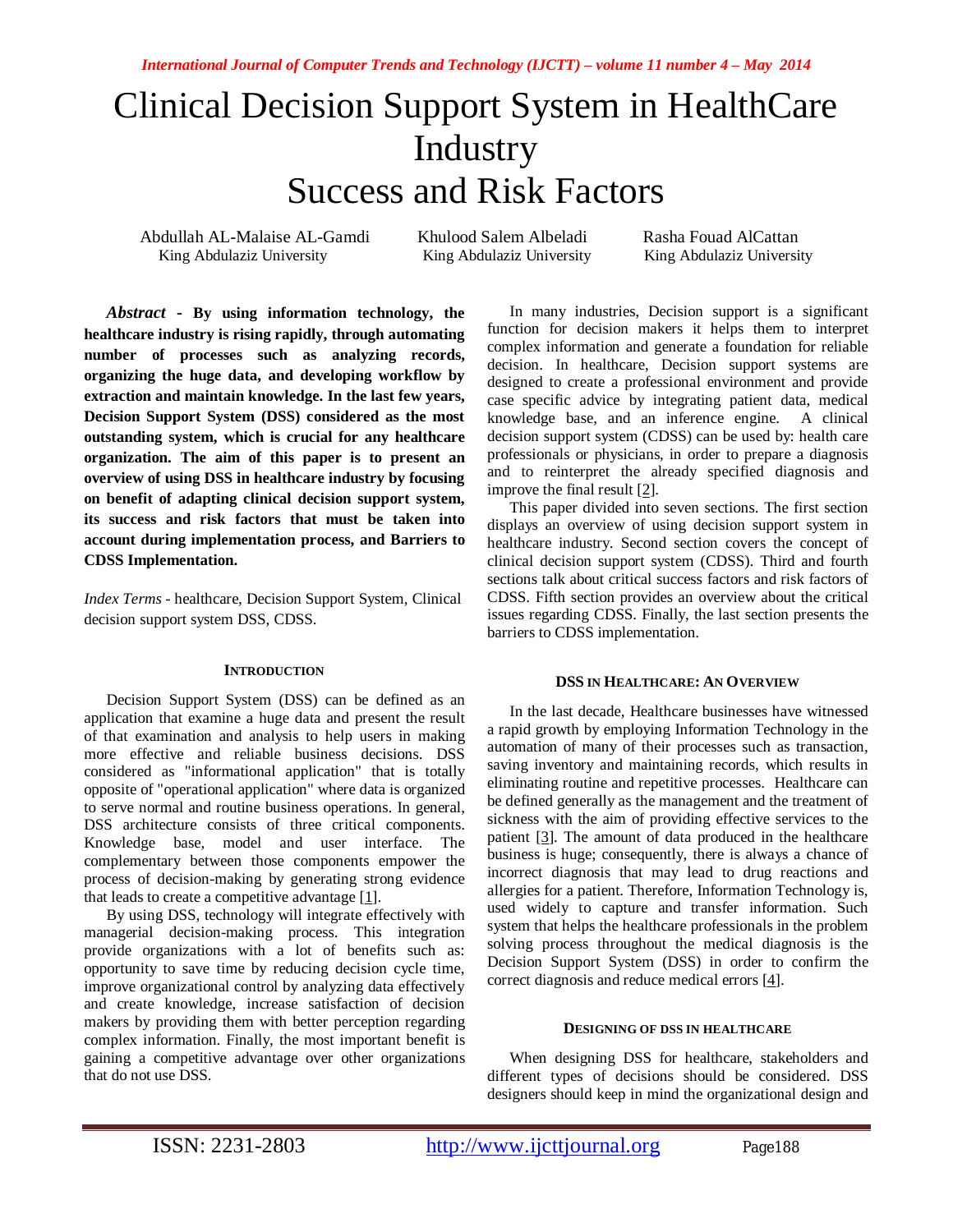structure including decision-making procedures, strategic planning process and governance structure as they proved to be important for any system effectiveness.

Models and methodologies used in designing the DSS also proved to relate to system effectiveness. Three approaches available: 1) Clinical algorithms, 2) mathematical and computational approaches, and 3) heuristics approaches.

Moreover, medical knowledge contains different patterns. From the literature, neural network systems prove to provide important planning of patient care, such as, the patient's length of stay and mortality rate. However, more researches needed to implement DSS by this methodology as it was only limited for laboratory or medical imaging applications.

Data mining is another common heuristic approach that is used to distinguish rules or patterns of different problems. DSS used the retrieved data from the data mining, which can help in reducing cost and improve quality of medical care. A famous system that represents the cooperation between knowledge management and data mining methods in enhancing the quality of health care services is Strategic Healthcare Decision Support Services (SHDS) [5].

#### **CLINICAL DECISION SUPPORT SYSTEM CDSS**

In healthcare field, decision support systems that support clinical decision-making are recognized as Clinical Decision Support System (CDSS). Clinical Decision Making includes the process of improving and enhancing the quality of health related decisions and actions that are performed during patient care, organized clinical and patient information in order to achieve better healthcare delivery. The decision making process depends on healthcare professionals ability and their knowledge of the related issue [6]. The healthcare professionals take the advantages of clinical decision support system to ease the complex process of every day patient care practice. Clinical Decision support system (CDSS) helps in enhancing patient care and minimizing practice difference by ensuring the delivery of clinical knowledge and patientrelated information intelligently and at appropriate timing [7]. The main advantage of CDSS is that it helps in improving patient care and the efficiency of the healthcare providers, support healthcare professionals in diagnosing and analyzing the medical case [8].

CDSS can be defined as a software tool that can support clinicians, patients and other health care stakeholders in clinical decision-making process in such a way that the characteristics of a specific patient corresponded to a  $II$ . computerized clinical knowledge basis and information, and then assessment or recommendations for this specific patient are presented in intelligent way and at appropriate times to the professionals in order to enhance health and health care [9] [10]. Throughout this process, when healthcare professionals receive patient information they must input it into the system where its interacted with the stored related

knowledge and the best suggestions offered is chosen and provided as an output to the healthcare professionals to choose the best useful information for quality decision making thru patient care.

A clinical decision support system by using artificial intelligence, can be programmed with the electronic health records, hospital information system or any other information system available in the hospital in order to abstract vast amount of patient data, search and analyze the complex pattern and organization which may sometimes lost by even specialists [11].

#### **SUCCESS FACTORS OF CDSS IMPLEMENTATION**

The use of Clinical decision support systems has increased recently and showed an improvement in productivity and performance, reduce medication errors and increase the quality of services in hospitals. However if users or health professionals are not likely to use the system, then hospitals cannot benefit from the implementation of CDSS.

Health professional play an important role in the system adaption, decision making and implementation process. Therefore, their acceptance to the systems in considered one of the most important factors that can affect the success of CDSS [12].

Three main areas assisting in the successful deployment of CDSS had been suggested by [13]: 1) The input data entry and the decision algorithms, 2) the human-computer interaction and 3) the output of the CDSS.

# *I. Input to the CDSS and decisions algorithms*

The system should require the minimum amount of information and reduce the time spent in manual data entry by the physician, which will result in greater satisfaction with the system and ensure more time for patient care [14]. By implementing CDSS manual data entry should be reduced. A successful CDSS can obtain the data with limited intervention from the users.

Another important issue is maintaining the CDSS decision algorithm updated periodically and automatically, as patient management changes from time to time and CDSS cannot be outdated. In the past some CDSS were created with soft funding and when the funding consumed, it was difficult to keep the system up to date. Thus, it is essential that systems designed with automated updating features.

# *II. Human Computer Interaction*

Human computer interaction is a critical factor that affects the success of CDSS. One important characteristic of the human- computer is the user-interface. It must be userfriendly, perceptive and offer easy access to information [14]. Users and physicians should have easy, fast and on the same time secure access to the system. As a result the Decision Support System designed should require the least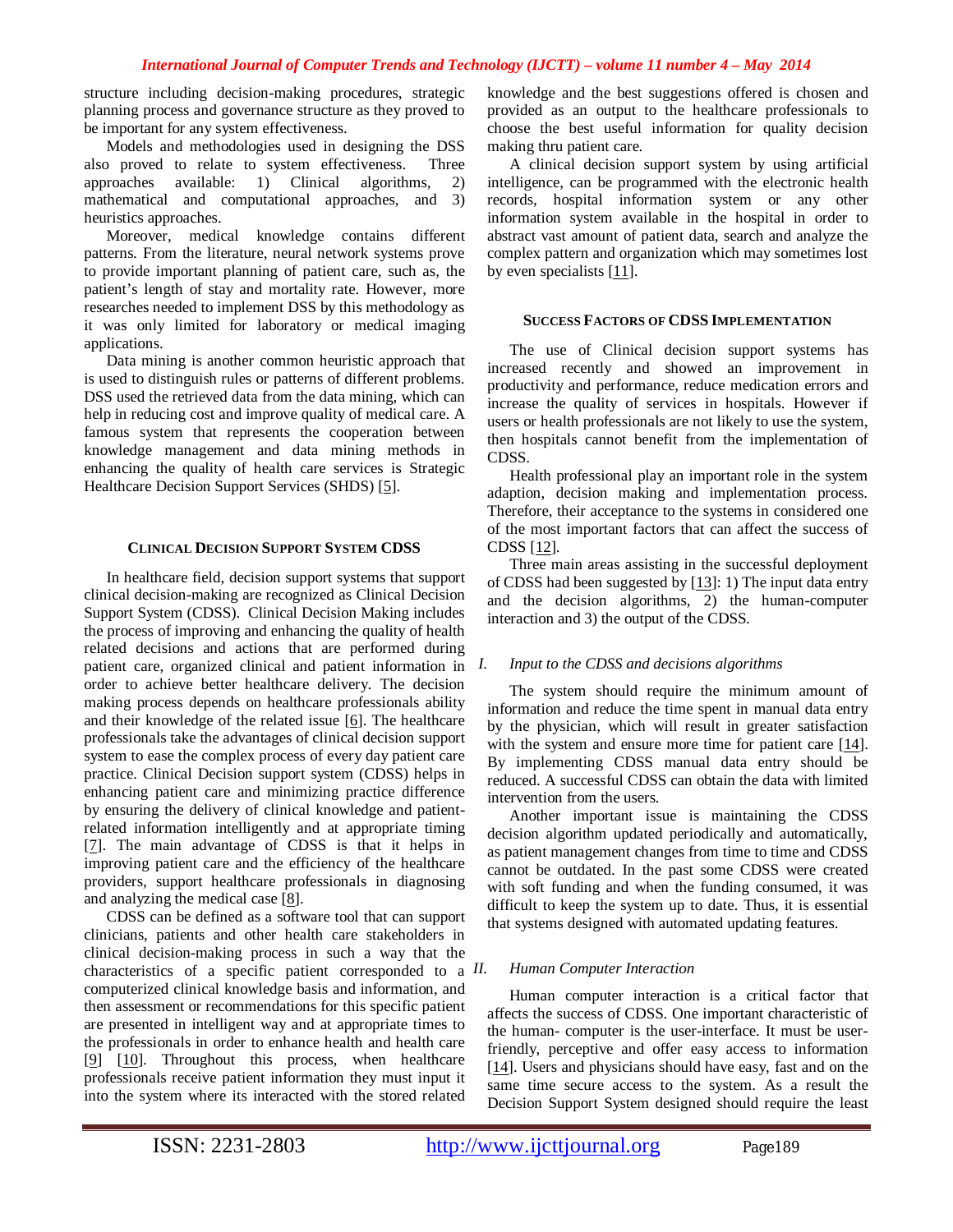time from physicians as possible including time for login and obtaining required information [15]. CDSS sometimes lengthened the patient consultation period which my affect physician decision of adopting the system. A study was done by [16] on internet health application that was designed to assist physician in deciding if the patient needs a referral to another care giver or not. The majority of physicians planned to use the application if the time added to patient's consultation was less than two minutes and do not exceed five minutes. Furthermore, System should be accessible by physicians from different interfaces such as mobiles and other devices and not restricted to single location [15].

## *III. Output of CDSS*

System output format and type should be reliant on what physicians needs from the CDSS, as every physician has different habits in his work and thus may have different requirements for a specific function. In this way, the development of an effective CDSS become more complicated, nevertheless important for a successful deployment, as information should be delivered in simple and efficient way. CDSS should add more clinical value, enhance the quality of health care and reduce its cost. CDSS must suit into the physicians' workflow and be able to deliver valuable information [17] [15].

To accomplish a successful deployment of the CDSS as a part of the physicians' workflow, CDSS must be designed working closely with the system users and tested for its usability. Some required features of CDSSs include smart information and alerts. In order to achieve the clinical and economic benefit of adopting the CDSS, clinical decisions alerts numbers should be balanced and only necessary number of alerts are giving. Although, giving too many alerts can cause disturbance to physicians especially false alerts, some physicians favor more alerts than others who only want to be notified for the very critical ones. That's why working with users during system development is very important [16].

#### **RISK FACTORS OF CDSS IMPLEMENTATION**

There are four critical factors classified as risk factors of clinical decision support system (CDSS) that may lead to failure or unreliability of decisions. Those factors are: Full dependency on knowledge base, Way of managing the knowledge, complexity of clinical workflow, and noneffective analysis of clinical data [18].

## *I. Full dependency on Knowledge Base*

Decisions created by CDSS are fully dependent on knowledge base, which is the critical component of any decision support system in any type of industries. Lacking of accurate clinical dataset repository will lead to failure of diagnoses and advices, which is totally unacceptable [1]. Moreover, algorithms of CDSS such as Genetic algorithm, and ant colony algorithm require both accurate and highqualified data warehouse to examine and retrieve knowledge that supports decision-making process [18].

#### *II. Way of Managing the Knowledge*

Managing the knowledge can be defined as a process of retrieving, interrupting, analyzing and capturing information in order to create the best use of knowledge. Implementation of high-qualified knowledge management is essential factor to generate useful decisions [19].

In healthcare industry, way of managing the knowledge is crucial in enabling healthcare providers of resisting new symptoms and diseases. However, the way that followed in managing the knowledge should be based on correct and accurate dataset.

# *III. Complexity of Clinical Workflow*

In healthcare the clinical workflow is complex and doesn't consider as easy or routine work that can be managed easily. At any moment there is a possibility of unexpected event that require both rapid and correct action. This unexpected workflow considered as one of the biggest risk factor that may lead to make errors in advices or in diagnoses [2].

## *IV. Non-effective Analysis of Clinical Data*

One of the significant risk factor that may lead to unreliability of CDSS is inefficiency of analyzing clinical data. Clinical data are huge and complex because of that analyzing them is not easy. There is a need for specialized analyst who has knowledge of how to extract data and making decisions.

#### **ISSUES IN CDSS**

CDSS applications although they have proven to be effective and efficient, they have not yet obtained wide acceptance and use in healthcare due to the many factors such as  $[5]$   $[20]$ :

- Complexity of the system as huge amount of knowledge base need to be extracted in order to reach a decision.
- Time consuming for doctors and nurses as they usually deal with many complex diagnoses and don't have enough time to accept new systems.
- Lacking of decision accuracy as only few applications have reached the high level of accuracy that matched the diagnostic performance of medical professionals [21].
- Lacking of system usability as early-developed systems were not user friendly and required a lot of training [17].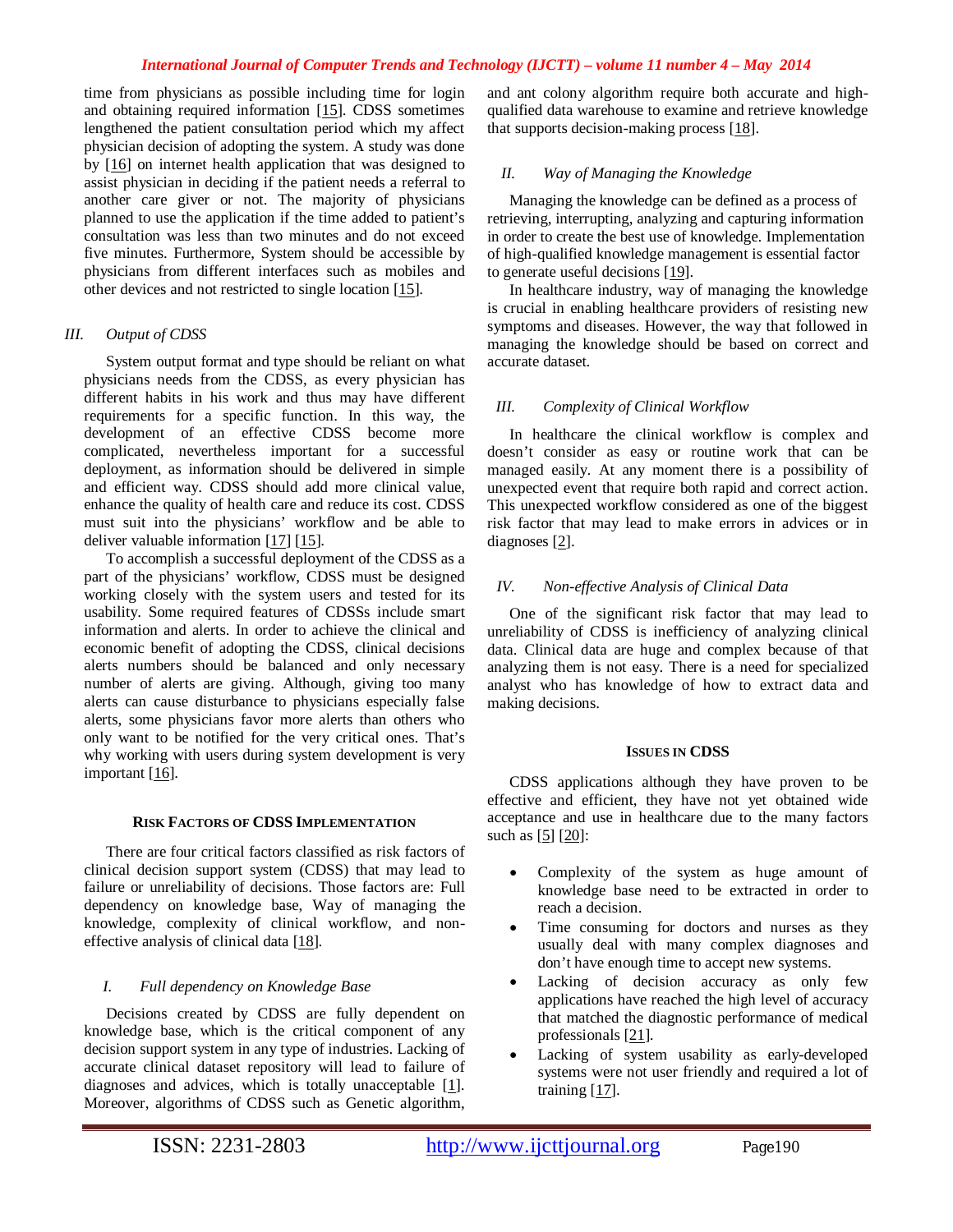- Systems don not usually provide clinicians workflow integration and the available tools do not provide clinicians with all information types they need in their diagnoses such as plan of treatment.
- Patient information mostly is unstructured and Natural Language Processing algorithms (NLP) are usually used to analyze it. However, these methods are still not sufficient for clinical applications [22]
- Lacking of decision-suggestions Explanation and scientific evidence [23].

#### **BARRIERS TO CDSS IMPLEMENTATION**

Implementation process of clinical decision support system faces some challenges and barriers. According to study conducted by  $[18]$  the major barrier is health care provider resistance. There are some reasons of resisting to change such as: Physicians believe that the implementation of CDSS will lead to minimize their productivity, which directly affect financial reimbursement. Another major barrier to adoption CDSS is budgetary constraints i.e. high cost of implementation process.

CDSS cost structure can be categorized into:

- Cost of analysis
- Cost of design
- Cost of System customization
- Cost of Implementation and testing process
- Cost of Training
- Cost of Maintenance
- Cost of Support

User training is one of important challenges that should be considered during implementation. A majority of CDSS failure reasons result from inefficient and improper user training  $[1]$ . There is a strong need to effective training program which depends on CDSS user's skills. Another anticipated barrier to the adoption of clinical decision support system is overloaded of information. According to [19] CDSS systems retrieve, extract, analyze, manage, and find relationship among billions of bits of information, with managing this huge amount of information in order to optimize the CDSS to generate the useful data that give users the best view of the health organization's operations [2]

#### **CONCLUSION**

DSS has emerged as one of the leading information technology tool for decision-making in healthcare. In health care industry, clinical-decision-support systems (CDSSs) have been used for many years and proved to have significant effect in improving patient care. When developing CDSS many factors should be considered in order to ensure the success of CDSS implementation and avoid its failure. These factors need to be applied at all phases of the CDSS development life cycle.

In this paper we focus on how clinical decision support systems enhance both of productivity and efficiency of overall health services, success factors and barriers to successful CDSS implementation.

#### **FUTURE WORK**

As a future work, we plan to build model, which combine benefits of both clinical decision support systems CDSS and Electronic Health Records EHR to improve quality of health services and facilitate diagnosis process.

#### **ACKNOWLEDGMENT**

First and foremost, we are grateful to Allah for helping us in this research completion. Special thanks goes to our supervisor Dr. Abdullah for his guiding and support through the whole process.

#### **REFERENCES**

- [1] Pavel S Roshanov et al., "Can computerized clinical decision support systems improve practitioners' diagnostic test ordering behavior? A decision-maker-researcher partnership systematic review," *Implementation Science*, vol. 6, no. 1, pp. 88-96, 2011.
- [2] R Brian Haynes and Nancy L Wilczynski, "Effects of computerized clinical decision support systems on practitioner performance and patient outcomes: Methods of a decision-maker-researcher partnership systematic review," *Implementation Science*, vol. 5, no. 1, p. 12, 2010.
- [3] Nilmini Wickramasinghe and Eliezer Geisler, "Encyclopedia of health care information systems," *Medical Information Science Reference*, vol. 2, 2008.
- [4] Joseph KH Tan and Samuel Barry Sheps, *Health decision support systems*.: . Jones &Bartlett publishers , 1998.
- [5] K Rajalakshmi , Chandra Mohan , and Dhinesh Babu , "Decision Support System in Healthcare Industry," vol. 26, no. 9, 2011.
- [6] Mary Griskewicz. (2012, May) http://blog.himss.org. [Online]. http://blog.himss.org/2012/05/29/
- [7] Holly J Wong, Mark W Legnini, Heidi H Whitmore, and Roger S Taylor, "The diffusion of decision support systems in healthcare: are we there yet?," vol. 45, no. 4, pp. 240-249, 2000.
- [8] Jerome Osheroff, Jonathan M Teich, Blackford Middleton, Elaine B Steen, and Adam Wright, "A roadmap for national action on clinical decision support," *Journal of the American Medical Informatics Association*, vol. 14, no. 2, pp. 141 - 145, 2007.
- [9] L E Perrealult , Metzger , and B Jane , "A pragmatic frame work for understanding clinical decision support system," *The journal of Healthcare Infotmation and Management Systems Society*, pp. 5-21, 1999.
- [10] Jerry Osheroff, Eric Pifer, Jonathan Teich, Dean Sittig, and Robert Jenders, *Improving Outcomes with Clinical Decision Support:An Implementer's Guide*. Chicago: Health Information and Management Systems Society, 2005.
- [11] Rajesh Kumar Sinha and Benu Hangma Limboo , "Understanding the Need of Clinical Decision Support System among **ED** Healthcare Professionals," *International Journal of Medical Sciences and Technology* , vol. 6, no. 1, pp. 1-5, 2014.
- [12] Pouyan Esmaeilzadeh , Murali Sambasivan , Naresh Kumar , and Hossein Nezakati , "A Duel between Clinical Decision Support System and Healthcare Professionals: A Study in Malaysia," *Journal of Business Administration Research* , vol. 1, no. 1, 2012.
- [13] Monique Frize , Sabine Weyand , and Bariciak , "Suggested Criteria for Successful Deployment of a Clinical Decision Support System